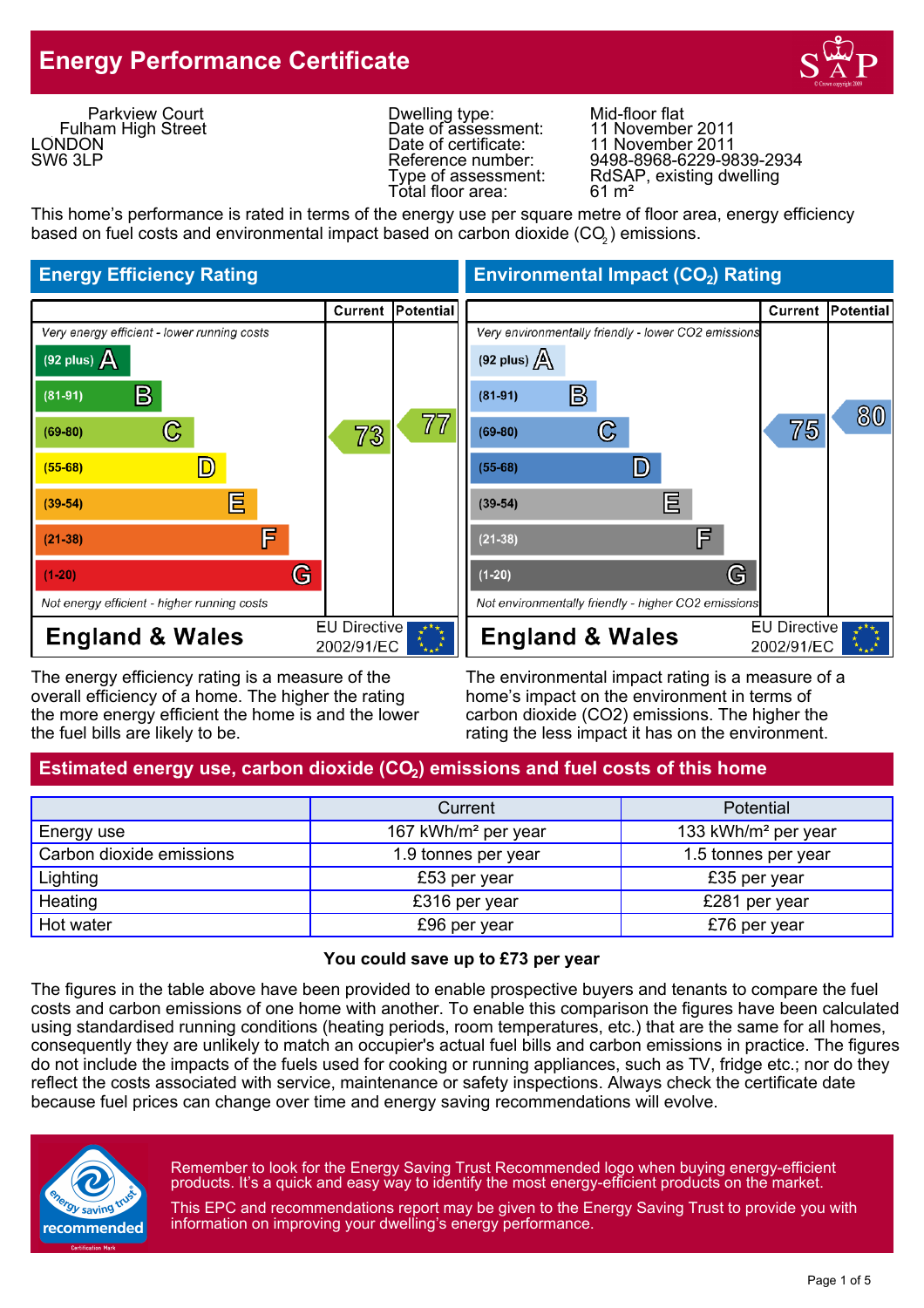#### **About this document**

The Energy Performance Certificate for this dwelling was produced following an energy assessment undertaken by a qualified assessor, accredited by Stroma Certification, to a scheme authorised by the Government. This certificate was produced using the RdSAP 2009 assessment methodology and has been produced under the Energy Performance of Buildings (Certificates and Inspections) (England and Wales) Regulations 2007 as amended. A copy of the certificate has been lodged on a national register.

| Assessor's accreditation number: | STRO005877                 |
|----------------------------------|----------------------------|
| Assessor's name:                 | <b>Willem Meyer</b>        |
| Company name/trading name:       | <b>EPC Portal</b>          |
| Address:                         | 8 Glovers Lane             |
|                                  | Middleton Cheney, OX17 2NU |
| Phone number:                    | 08456 809231               |
| Fax number:                      | 0000                       |
| E-mail address:                  | will2meyer@yahoo.ca        |
| Related party disclosure:        | No related party           |

#### **If you have a complaint or wish to confirm that the certificate is genuine**

Details of the assessor and the relevant accreditation scheme are as above. You can get contact details of the accreditation scheme from their website at www.stroma.com together with details of their procedures for confirming authenticity of a certificate and for making a complaint.

#### **About the building's performance ratings**

The ratings on the certificate provide a measure of the building's overall energy efficiency and its environmental impact, calculated in accordance with a national methodology that takes into account factors such as insulation, heating and hot water systems, ventilation and fuels used. The average Energy Efficiency Rating for a dwelling in England and Wales is band E (rating 50).

Not all buildings are used in the same way, so energy ratings use 'standard occupancy' assumptions which may be different from the specific way you use your home. Different methods of calculation are used for homes and for other buildings. Details can be found at www.communities.gov.uk/epbd.

Buildings that are more energy efficient use less energy, save money and help protect the environment. A building with a rating of 100 would cost almost nothing to heat and light and would cause almost no carbon emissions. The potential ratings on the certificate describe how close this building could get to 100 if all the cost effective recommended improvements were implemented.

#### **About the impact of buildings on the environment**

One of the biggest contributors to global warming is carbon dioxide. The way we use energy in buildings causes emissions of carbon. The energy we use for heating, lighting and power in homes produces over a quarter of the UK's carbon dioxide emissions and other buildings produce a further one-sixth.

The average household causes about 6 tonnes of carbon dioxide every year. Adopting the recommendations in this report can reduce emissions and protect the environment. You could reduce emissions even more by switching to renewable energy sources. In addition there are many simple everyday measures that will save money, improve comfort and reduce the impact on the environment. Some examples are given at the end of this report.

# **Directgov**

**Click www.epcadviser.direct.gov.uk our online tool which uses information from this EPC to show you how to save money on your fuel bills.**

Further information about Energy Performance Certificates can be found under Frequently Asked Questions at www.epcregister.com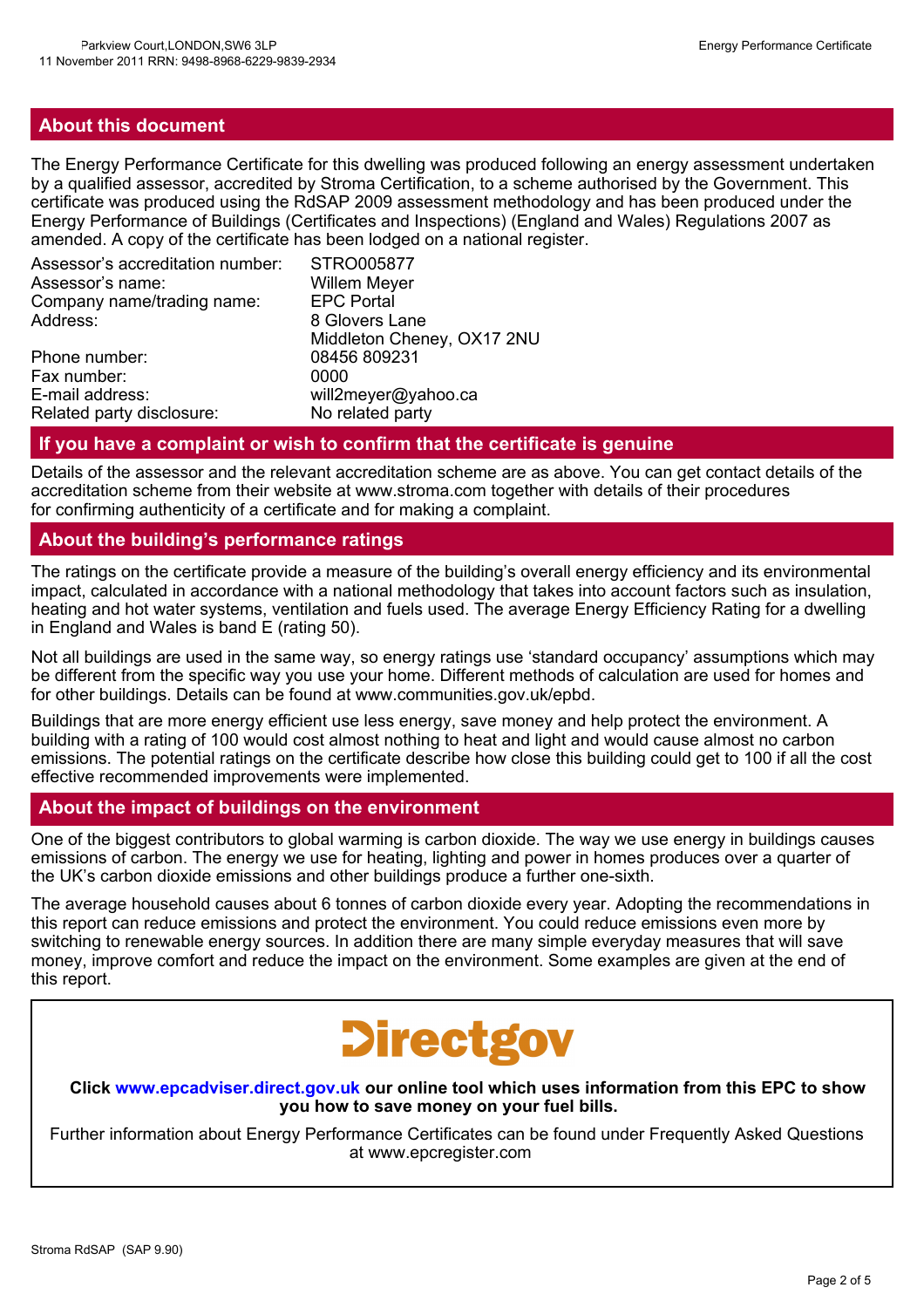#### **Recommendations**

The measures below are cost effective. The performance ratings after improvement listed below are cumulative, that is they assume the improvements have been installed in the order that they appear in the table. The indicative costs are representative for most properties but may not apply in a particular case.

| <b>Lower cost measures</b>                               | <b>Indicative Cost</b> | <b>Typical savings</b><br>per year | Ratings after improvement |                             |  |
|----------------------------------------------------------|------------------------|------------------------------------|---------------------------|-----------------------------|--|
|                                                          |                        |                                    | Energy efficiency         | <b>Environmental impact</b> |  |
| 1 Low energy lighting for all fixed outlets              | £13                    | £15                                | C 74                      | C 76                        |  |
| Sub-total                                                |                        | £15                                |                           |                             |  |
| <b>Higher cost measures</b>                              |                        |                                    |                           |                             |  |
| 2 Replace boiler with new condensing<br>boiler           | £1,500 - £3,500        | £58                                | C 77                      | C <sub>80</sub>             |  |
| Total                                                    |                        | £73                                |                           |                             |  |
| <b>Potential energy efficiency rating</b><br>C 77        |                        |                                    |                           |                             |  |
| Potential environmental impact (CO <sub>2</sub> ) rating |                        |                                    |                           | C <sub>80</sub>             |  |

#### **Further measures to achieve even higher standards**

The further measures listed below should be considered in addition to those already specified if aiming for the highest possible standards for this home. However you should check the conditions in any covenants, planning conditions, warranties or sale contracts. The indicative costs are representative for most properties but may not apply in a particular case.

| 3 50 mm internal or external wall<br>insulation         | £5,500 - £14,500 | £50 | C <sub>80</sub> | B 84 |
|---------------------------------------------------------|------------------|-----|-----------------|------|
| <b>Enhanced energy efficiency rating</b>                |                  |     | C <sub>80</sub> |      |
| Enhanced environmental impact (CO <sub>2</sub> ) rating |                  |     | <b>B</b> 84     |      |

Improvements to the energy efficiency and environmental impact ratings will usually be in step with each other. However, they can sometimes diverge because reduced energy costs are not always accompanied by a reduction in carbon dioxide  $(CO<sub>2</sub>)$  emissions.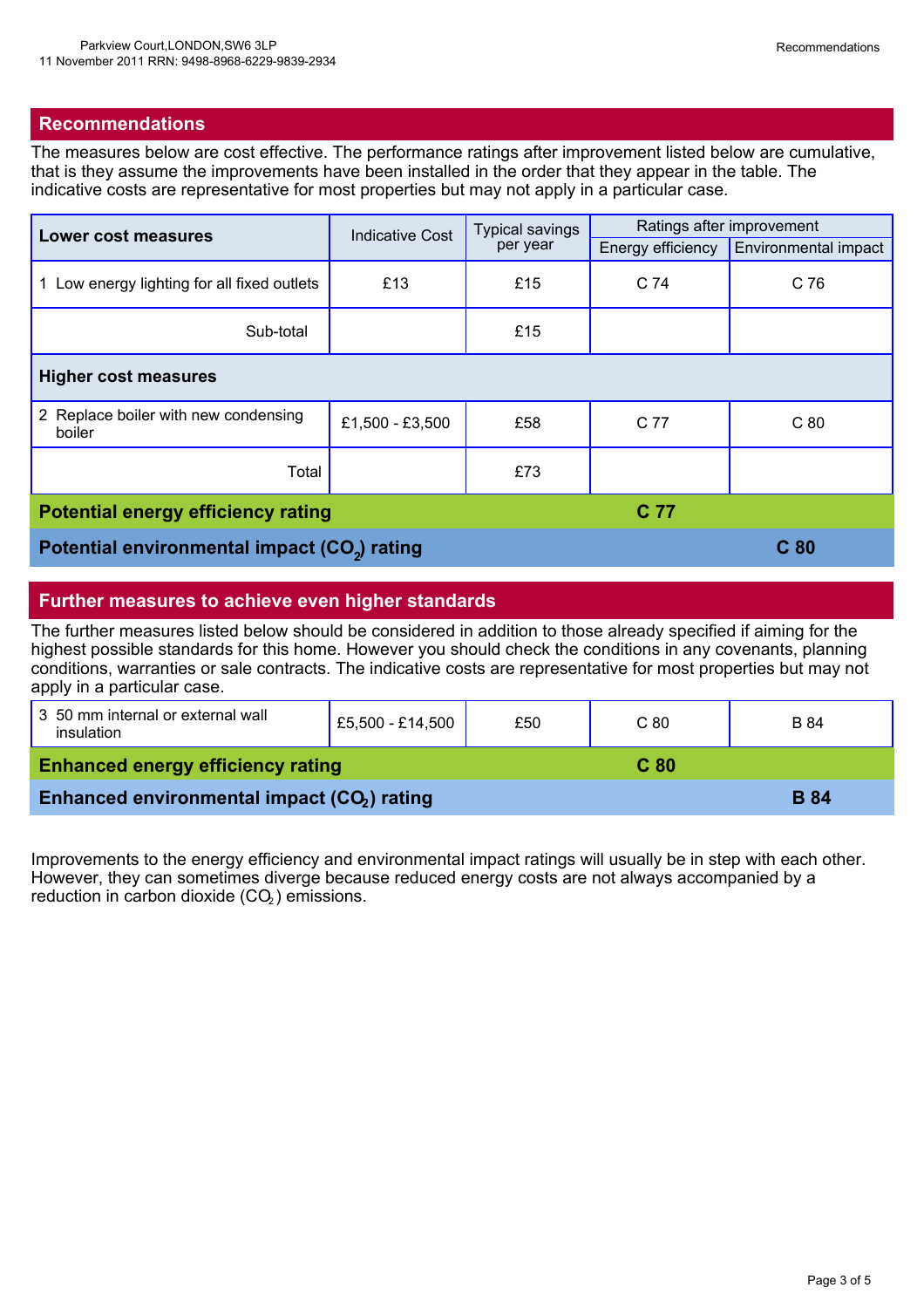The table below gives an assessment of the key individual elements that have an impact on this home's energy and environmental performance. Each element is assessed by the national calculation methodology; 1 star means least efficient and 5 stars means most efficient. The assessment does not take into consideration the physical condition of any element. 'Assumed' means that the insulation could not be inspected and an assumption has been made in the methodology based on age and type of construction.

| Element                                          | Description                                    | <b>Current Performance</b> |               |
|--------------------------------------------------|------------------------------------------------|----------------------------|---------------|
|                                                  |                                                | Energy efficiency          | Environmental |
| Walls                                            | Solid brick, as built, no insulation (assumed) | ★☆☆☆☆                      | ★☆☆☆☆         |
| Roof                                             | (another dwelling above)                       |                            |               |
| Floor                                            | (other premises below)                         |                            |               |
| <b>Windows</b>                                   | Mostly double glazing                          | ★★☆☆☆                      | ★★☆☆☆         |
| Main heating                                     | Boiler and radiators, mains gas                | ★★★★☆                      | ★★★★☆         |
| Main heating controls                            | Programmer, room thermostat and TRVs           | ★★★★☆                      | ★★★★☆         |
| Secondary heating                                | None                                           |                            |               |
| Hot water                                        | From main system                               | ★★★★☆                      | ★★★★☆         |
| Lighting                                         | Low energy lighting in 50% of fixed outlets    | ★★★★☆                      | ★★★★☆         |
| <b>Current energy efficiency rating</b>          |                                                | C <sub>73</sub>            |               |
| <b>Current environmental impact (CO2) rating</b> |                                                |                            | C 75          |

#### **Low and zero carbon energy sources**

None